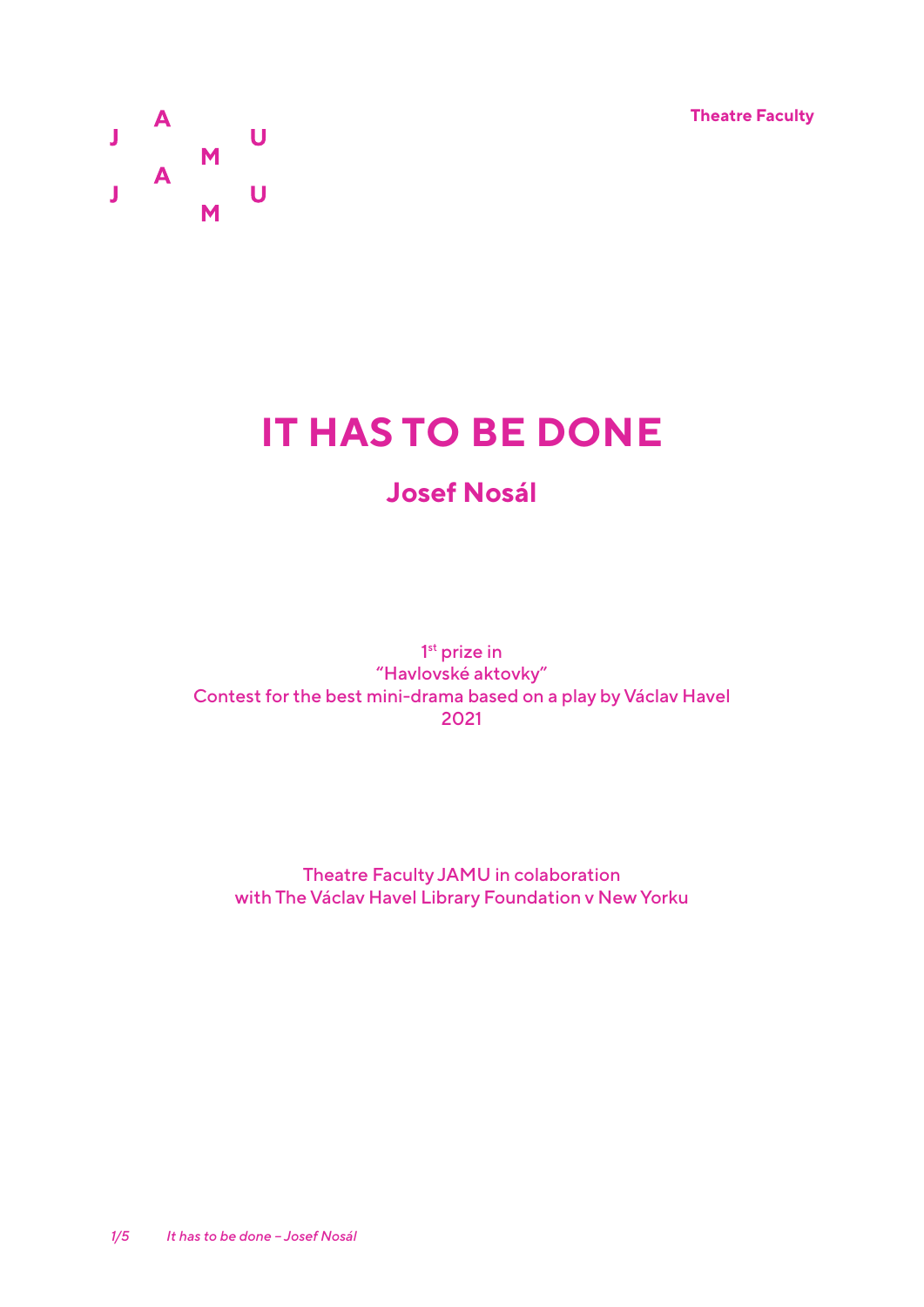## **CHARACTERS:**

HEADMASTER

**SECRETARY** 

TEACHER

VOICES (male, female, children, adults)

*Headmaster's office. Or a teacher's office. Secretary's office. A room we're all familiar with. A door on the left, a large glass window on the right, white winter light shining through and a distant sound of birdsong permeating. A table microphone near the window, a radio-like device next to it. A desk with a computer beside it, perpendicularly next to it another desk with stacks and folders. A coat rack at the back left, two armchairs, a small table between them, a painting hanging above them. To the right of them are bookcases, on one line a bust of Jan Amos Comenius. The door opens. The HEADMASTER enters, leaving the door open, the words "Headmaster is an asshole" scrawled on the door's panel.*

**HEADMASTER:** *(on phone)* Yes, yes, today, I might do it today. Bye mum, bye, love you. *(hides the phone in his coat pocket; towards the open door)* Yes Georgina, coffee is a great idea, thank you. What? Yes, double, please. Triple, actually. Thank you. *(he is distracted; he takes off his coat, hangs it on the coat rack, but keeps his winter hat with the pompom, he doesn't notice it; sometimes he swallows loudly and clearly)* Okay, Boris, today is the day. Yeah, definitely yes. Good. What time is it? Eight thirty. Excellent. Excellent. I-deal timing. They're all already in class. The sooner the better. The sooner the better, Boris. *(knock on door)* Come in!

### *(SECRETARY enters.)*

**HEADMASTER:** Come in, Georgina. Oh, you brought a dessert? You baked that? *(SECRETARY nods. Not once in this play will she speak.)* You've always been my loyal secretary. A good friend of mine. And you are still! Yes! And the kids know it. *(A little gloomily)* Yes, the children know that you are de facto my right-hand man. *(Sigh, during the following speech he takes a sip of coffee, a bite of the dessert, in the meantime pulling things out of his satchel, at the end he pulls out a red envelope that is obviously dear to him)* How many laughs have we had, haven't we, Georgie? How many bastards have I spoken to here when you've just walked in without knocking, as you always do. You have shown me that sometimes it is necessary to laugh, well, yes, you are my sun. The only one. They say that children are our little sunshine, but *(laughs)* our children here have long gone out and turned into black holes. Georgie, please, do you have any messages for me? *(SECRETARY hands him paper slips, HEADMASTER reads them, grows solemn)* Sure. Other pupils demand less homework, more time outside. Huh. They wish. THEY WISH. *(He taps the last piece of paper with his index finger)* And Mr Pudding again. Of course. Thank you. The coffee is excellent, as always! And the dessert as well. You can go now. And – wait! *(he opens a drawer, pulls out a transparent envelope, inside a pile of banknotes)*. Here you go. Then lock yourself in the office. And the key... you can swallow the key. No, you cannot, you have to. *(Shakes her hand)* Farewell. May everything you've ever wanted come true. Probably it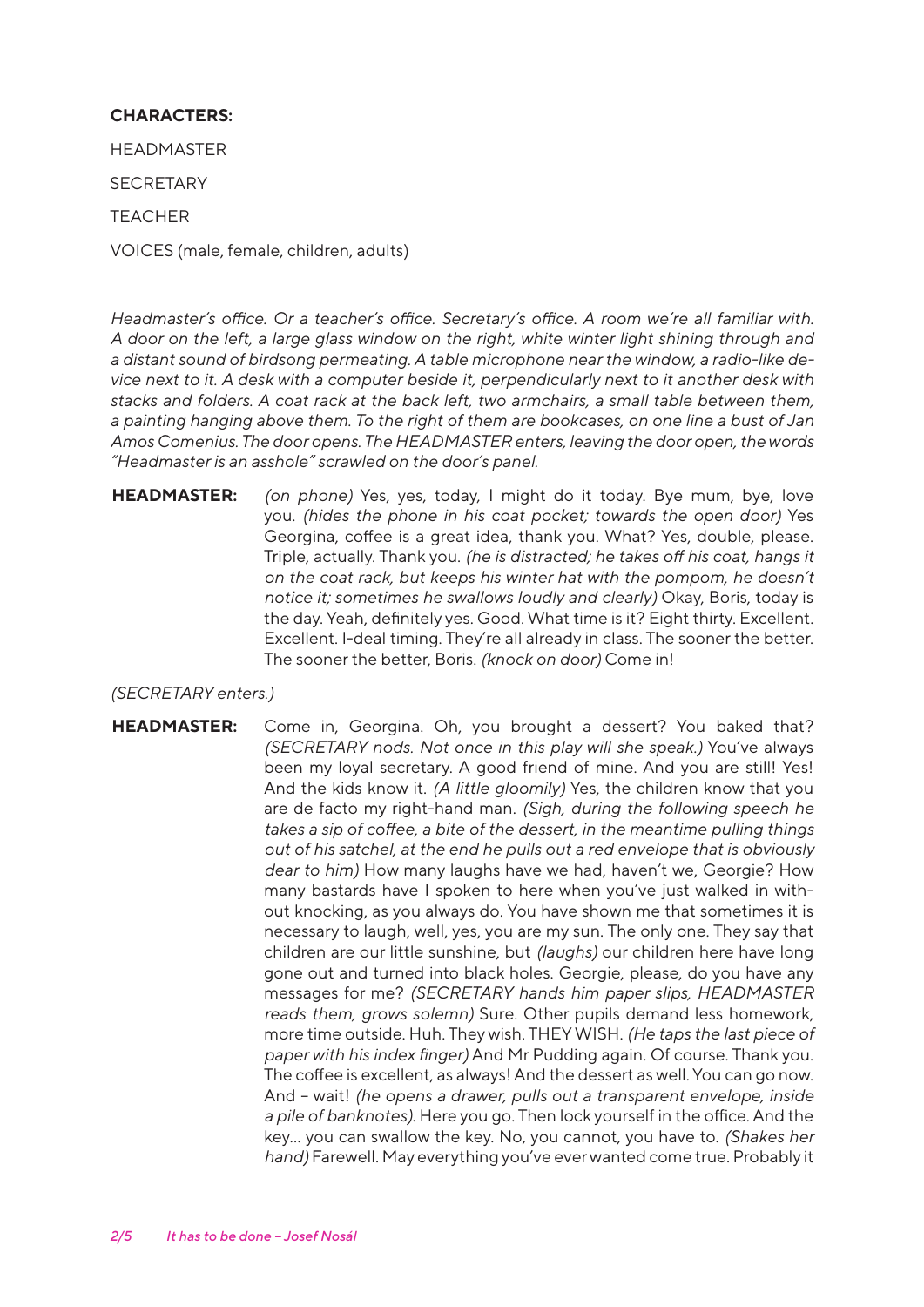was not to work as a secretary at the primary school, was it? *(A weak laugh, which quickly turns to silence)* Goodbye, Georgie.

#### *(SECRETARY leaves)*

**HEADMASTER:** *(Wipes his face, realises he's wearing the hat, slowly peels off the envelope)* Okay. Here we go. It's gonna be a fight, Boris, you might get killed, but it has to be. It's for their own good. For the good of us all. It has to be. Otherwise, they would have died in this, in this contemporary world. They will die anyway, of course, but they will be happier, happier... more educated! Which is, of course, a prerequisite for being happy. Of course, they will be educated. After today, they will be. There's, there's no other way. *(He finally opens the envelope. There's a knock at the exact moment when he's halfway through pulling out the papers that were hidden in the envelope)* Come in!

*(TEACHER enters, before he can say anything, HEADMASTER sticks out a warning finger)* 

**HEADMASTER:** Oh, Mr Pudding. Let me do the talking, if you'd be so kind. I know what you're coming for. A little while ago, I read the note you left for me with Georgina. *(Pauses significantly)* But my answer is no. Just like last week, just like last month and just like the month before the last one, Mr Pudding. I won't permit outings with your pupils. No! Silence! Silence! You would always contradict me with something, you would always cut in on me, but not today, Mr Pudding, today I'll put a stop to all of you, lazy pupils and lazy teachers, once and for all on those muzzles of yours *(he gets angrier and redder with every sentence)*, who only make excuses, Mr Pudding, you don't want to teach, so you want to go out with the pupils *(he rummages through the slips, then grabs the right one and reads from it)* to "teach them real nature and, with real examples that they may encounter in life, teach them new things that they wouldn't pick up in a regular classroom." You keep bugging me about this, Mr Pudding. You're wearing – me – out! And you even have the nerve to come in here! Just today! You can't vanquish me, Mr Pudding! Neither with your personality, which tries to be funny at all costs, while being just as awkward, nor with your ideas for teaching! You've really gone mad, Mr Pudding! No, you didn't even have any sense in the first place, so how could you possibly go mad! NO is NO! And you think you'd try it a third time, maybe the clown headmaster will ease up, but, but I'm sick of you! *(HEADMASTER paces the room, stomping, raging. The white winter light outside the windows turns red, the birds singing intensifies into some unnatural haunting mixture of odd sounds. TEACHER standing at the door, shaking his head, not knowing whether to be amused or offended)* You and your outdoor education ideas! With your ability, those stinkers would have gone lost! The bastards take it as a free class! They're begging me for similar ideas as you do, every – day. Just to skive off! So they don't have to learn! What?! Are you laughing at me?! How can a teacher who is constantly receiving complaints from assholes, teachers and parents laugh in the face of the last solid pillar of our education system?! Where does he get the COURAGE?! *(He takes the statue of Jan Amos Comenius, but it is heavy, so before he can throw it at the TEACHER, it slips and shatters.)* OUT! Get out! And pack your things! You're fired by the end of the semester! No! Now! You're sacked without notice! Experts like you, that's all I needed. Out!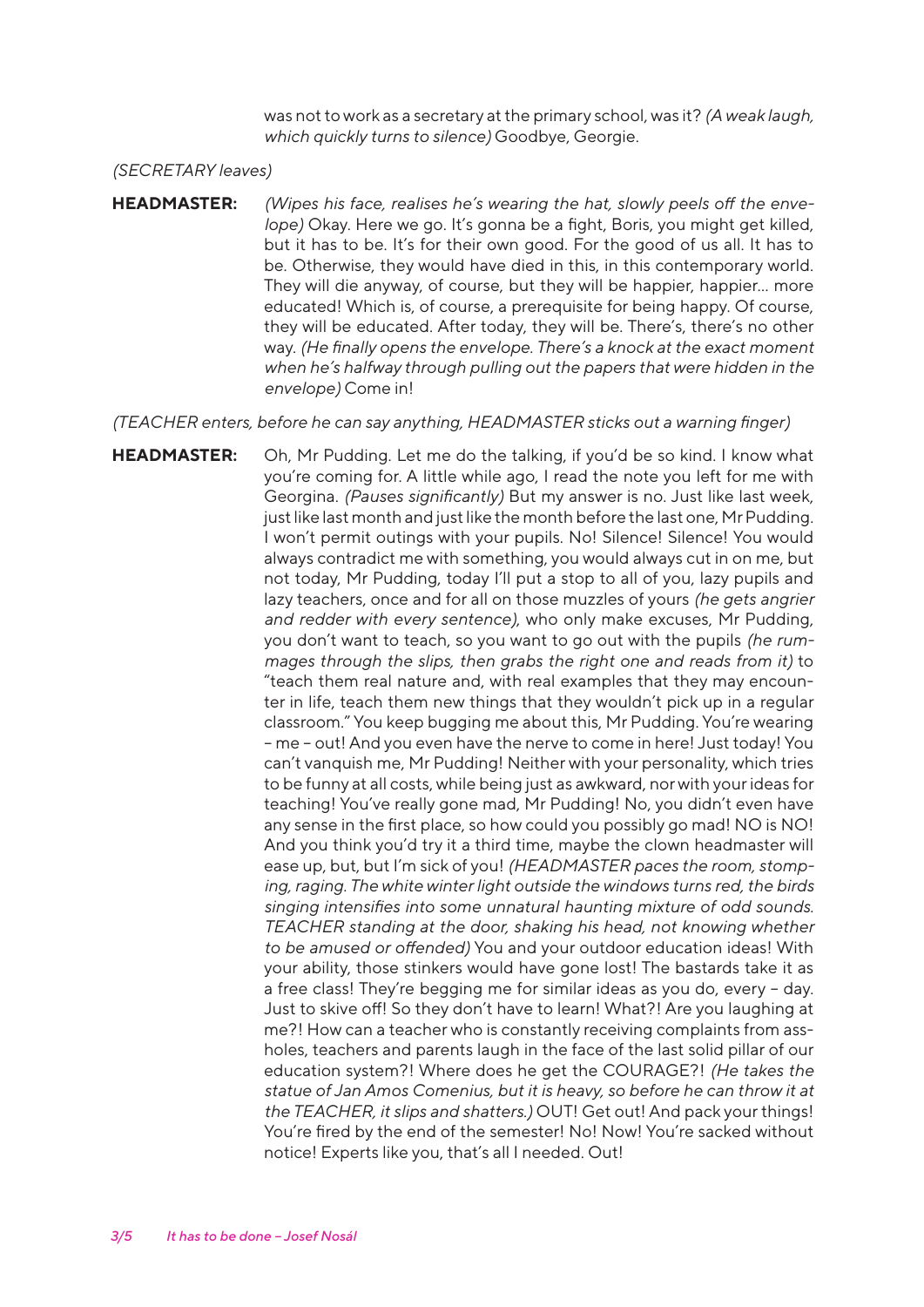*(TEACHER takes a breath, wants to say something, but when he sees the angry HEADMAS-TER, he just slams the door angrily. The light and the birds singing calm down, but the light still seems darker and the birds sound scarier. Headmaster returns to the envelope, takes out the papers, folds them on his desk to keep them neatly organised, takes a sip of coffee – slurps disgustingly – and sits down at the table with the microphone. He's all red. He's ready.)* 

**HEADMASTER:** *(clears his throat, chuckles ominously)* What did you hesitate about before, Boris? No big fuss. Why hesitate. Let's bring it to them. *(Presses the button on the device next to the microphone. Somewhere in the distance, the sounds of speakers that have just been switched on can be heard. Throughout the speech there is a muffled distant echo of Headmaster's words in the distance)* I beg your attention, I repeat, your Headmaster begs the attention of all pupils and teachers. *(Short pause)* Thank you. *(In an excessively pleasant voice)* My dear pupils. My dearest pupils, folks! First of all, I want to wish you a good Monday! And now to the point. Together with the teaching staff, I am guiding you not only on the path of growth, but also on the path of life. We teach you, we educate you. We teachers are still going against the current trends, against laziness! *(Pause)* My dearest pupils! *(Much more seriously)* I'm going to have to ask you to do something. It won't be easy. But it's not supposed to be. Let's say goodbye to easy things. We, the teachers, and you, the pupils. No more looking for shortcuts. I need you to follow me. Entrust your future to your Headmaster and you will be the most respected people on the planet. Because there's no other way. You're stupid. Dumber than your parents. Dumber than any generation before you. The average of grades is increasing each term. Soon we won't be good enough for a grade of five. Maybe not even six. We can't have that. We cannot have that! And – no. I don't admit any fault on the part of the teachers. We do our best, we work like dogs, we sweat our guts out, we don't sleep, no, we don't sleep, the teaching is our mission and you? What do you give us in return? Nothing. Nothing at all. That's why we're changing the schedules effective tomorrow. Classes will be starting at seven. To get more done in a day. Even first graders. Each course will take not forty-five minutes, but ninety. The first half will be devoted to a thorough oral examination. There will be at least ten pupils tested in this way every class. As for the breaks, their length remains. Ten minutes. We got rid of the 20-minute ones last year. However, in the last five minutes there will be a short test. Those who finish early will still be able to enjoy their time off. *(The echo is slowly drowned out by noise, the creaking of school desks, very distant whistling, booing, stomping)* Silence! I order you to be quiet! Or we'll implement these changes with i-mme-di-ate effect. *(The noise dies down; HEADMASTER continues reading from the sheets)* There. I thought so. We're adding more math, English, physics, chemistry, everything. Two foreign languages are not enough. The world is becoming more and more open, so we are adding a third. The ban on telephones remains in place. Classes end at six. That's why we're cancelling the leisure clubs. They're already taking up a lot of your time. *(The noise gets louder again, it starts snowing outside, HEADMASTER speaks faster)* Silence! Sit down! I beg the teachers to calm their pupils down! I am asking you to trust me, to follow me on this enlightened path, my dearest pupils! Once we stand at the end of it, you become something incredible! To avoid taking a break from you, I'll read the rest of the news quickly. Every day, even at the weekend, you enter everything you have learned that day into the